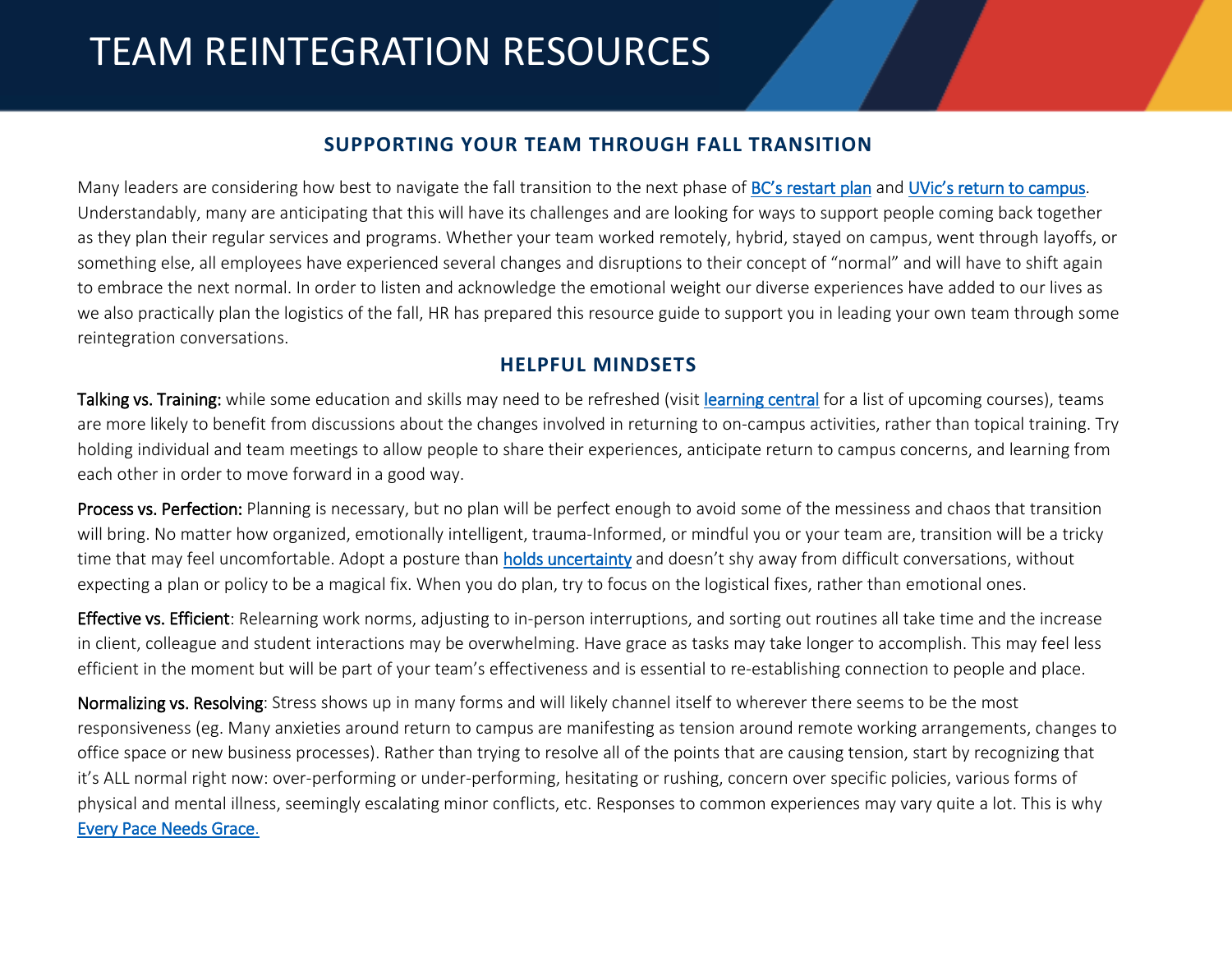## A MAP FOR YOUR FIRST MEETING(S)

The number of meetings, length of meetings, and activity choices are all up to you, but we recommend that you devote some intentional team time to discussions and/or activities around the following 4 topic areas: Reconnection, Transition, Norms, and Future Planning.

| <b>TOPIC</b>                                                                                                                                                                                                                                                                                                      | <b>HOW THIS MIGHT LOOK/SOUND</b>                                                                                                                                                                                                                                                                                                                                                                                                                                                                                                                                                                                                                                                                       | <b>RESOURCES / REFLECTIONS</b>                                                                                                                                                                                                                                                                                                                                                                                                                                                                                                                                                                                                                                                                                                                                                                                                                                               |
|-------------------------------------------------------------------------------------------------------------------------------------------------------------------------------------------------------------------------------------------------------------------------------------------------------------------|--------------------------------------------------------------------------------------------------------------------------------------------------------------------------------------------------------------------------------------------------------------------------------------------------------------------------------------------------------------------------------------------------------------------------------------------------------------------------------------------------------------------------------------------------------------------------------------------------------------------------------------------------------------------------------------------------------|------------------------------------------------------------------------------------------------------------------------------------------------------------------------------------------------------------------------------------------------------------------------------------------------------------------------------------------------------------------------------------------------------------------------------------------------------------------------------------------------------------------------------------------------------------------------------------------------------------------------------------------------------------------------------------------------------------------------------------------------------------------------------------------------------------------------------------------------------------------------------|
| <b>RECONNECTION</b><br>Be sure to make time for<br>celebration and<br>relationship building. This<br>means creating space to<br>connect with each other as<br>a team, and/or a time to<br>connect with other<br>individuals and teams<br>returning to campus<br>connecting to others as<br>they return to campus. | Something explicitly celebratory (a party)<br>$\Box$<br>Time built into your next several meetings<br>$\Box$<br>for checking in<br>A special time or token of appreciation<br>$\Box$<br>(from the right people) for how the<br>pandemic was managed and<br>acknowledgement of its impact<br>Team building activities, games<br>$\Box$<br>Build in extra time between meetings so<br>$\Box$<br>people have the space to "bump into"<br>others on campus and reconnect<br>A team "field trip" to a favourite on-<br>$\Box$<br>campus location<br>Some intentional one-on-ones between<br>team members<br>A Kudos Board or Thank You Card<br>$\Box$<br>campaign<br>Social meet-ups with other departments | Review the Manager support tool kit - Supporting teams drop<br>down menu which gives many activities, articles and<br>resources for leading, reconvening and building trust.<br>Check out the Recognition Toolkit and cards, specifically<br>pages 11-15 for ideas about celebrating, recognizing and<br>appreciating your colleagues.<br>Video (10 Min): 3 Steps to Turn Everyday get-togethers into<br>transformative gatherings - Priya Parker on customizing<br>meetings for your team's unique needs.<br><b>Questions to Ask:</b><br>What has changed in your life that you want your teammates<br>to know about?<br>What was something you wanted to share with your team<br>members about the past year that maybe didn't seem<br>important enough to share online?<br>Who do you want to give thanks or kudos to?<br>What have you missed most about being together? |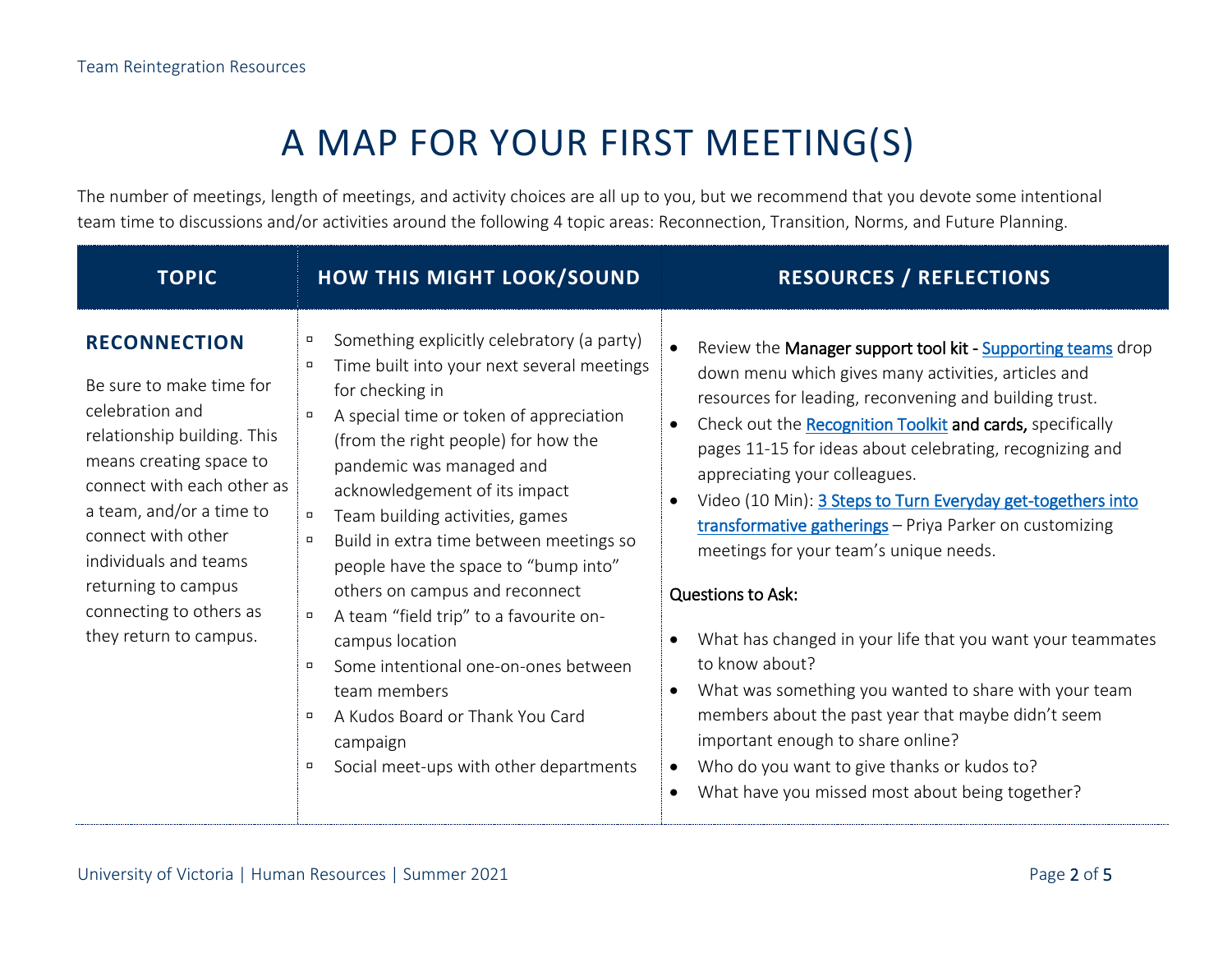| <b>TOPIC</b>                                                                                                                                                                                                                                                                                                                                                                                                                                                                                                                                                               | <b>HOW THIS MIGHT LOOK/SOUND</b>                                                                                                                                                                                                                                                                                                                                                                                                                                                                                                                                                                                                                                                                                                                                                                                                                                                                                                                                                                                                                                       | <b>RESOURCES / REFLECTIONS</b>                                                                                                                                                                                                                                                                                                                                                                                                                                                                                                                                                                                                                                                                                                                                                                                                                                                                                                                                                                                                                                                                                                                                                                                                                                                                                                                                   |
|----------------------------------------------------------------------------------------------------------------------------------------------------------------------------------------------------------------------------------------------------------------------------------------------------------------------------------------------------------------------------------------------------------------------------------------------------------------------------------------------------------------------------------------------------------------------------|------------------------------------------------------------------------------------------------------------------------------------------------------------------------------------------------------------------------------------------------------------------------------------------------------------------------------------------------------------------------------------------------------------------------------------------------------------------------------------------------------------------------------------------------------------------------------------------------------------------------------------------------------------------------------------------------------------------------------------------------------------------------------------------------------------------------------------------------------------------------------------------------------------------------------------------------------------------------------------------------------------------------------------------------------------------------|------------------------------------------------------------------------------------------------------------------------------------------------------------------------------------------------------------------------------------------------------------------------------------------------------------------------------------------------------------------------------------------------------------------------------------------------------------------------------------------------------------------------------------------------------------------------------------------------------------------------------------------------------------------------------------------------------------------------------------------------------------------------------------------------------------------------------------------------------------------------------------------------------------------------------------------------------------------------------------------------------------------------------------------------------------------------------------------------------------------------------------------------------------------------------------------------------------------------------------------------------------------------------------------------------------------------------------------------------------------|
| <b>TRANSITION</b><br>Whether or not change is<br>good, transition is always<br>hard. You will<br>automatically discuss the<br>logistics of change, but be<br>sure not to miss the<br>emotional impact that<br>goes along with it. Each<br>team will have its own<br>comfort level with how<br>deep these conversations<br>might go. Make sure you<br>take time as a team to<br>acknowledge the change<br>cycle which includes the<br>grief and stress associated<br>with the current and<br>recent changes AND the<br>opportunities and<br>excitement they can<br>present. | Review UVic's supports available for<br>$\Box$<br><b>Health and Wellness</b><br>Ask the team to share their favourite tips<br>$\Box$<br>and tricks for maintaining resilience<br>Review a theory or model of change<br>$\Box$<br>together as a team and discuss where<br>each member is at in the cycle<br>Host a check-in around one or more of<br>$\Box$<br>the reflection questions (resist the urge to<br>problem solve)<br>Watch/listen to a video or podcast<br>$\Box$<br>episode about change and debrief<br>together<br>As a group create a chart of how change<br>$\Box$<br>stress is showing up at work for each<br>person - discuss what the rest of the<br>team can best do to be supportive for<br>each member in a moment of stress (if<br>you have done a Lumina session as a<br>team, this can be a revisit of your<br>Overextensions conversation)<br>Acknowledge that some team members<br>$\Box$<br>may have experienced grief and loss they<br>are not ready to talk about, and provide<br>appropriate support and empathy to<br>those individuals | UVic's Resources for Health and Wellness<br>$\bullet$<br>Dr. Rick Cotton's Developing Personal Resilience course<br>$\bullet$<br>Podcast (19 min): "Re-entry sucks" Patrick Lencioni's on why<br>$\bullet$<br>transition is hard and how to come back together<br>Video (3 min): Growing our Life Around Grief<br>$\bullet$<br><b>Article Bridges Transition Model</b><br>$\bullet$<br><b>Article Change Curve</b><br>$\bullet$<br>Video (10 min) How changing your mindset can help you<br>embrace change Manu Shahi who helps people reinvent<br>themselves and navigate the four stages of change.<br>Book "Building Resilience with Appreciative Inquiry: A<br>$\bullet$<br>Leadership Journey through Hope, Despair, and Forgiveness"<br>2018 by Joan McArthur-Blair and Jeanie Cockell<br><b>Questions to Ask:</b><br>What is something that has been hard about the past<br>$\bullet$<br>season?<br>What has been the best part of the last 1.5 years?<br>$\bullet$<br>What were some of the unexpected gifts of the pandemic<br>$\bullet$<br>season?<br>What will you miss most about this time?<br>$\bullet$<br>What are you most nervous about moving forward?<br>$\bullet$<br>What are you most looking forward to?<br>$\bullet$<br>How might we (your team) know if you are stressed and what<br>$\bullet$<br>would you need from us to support you? |
|                                                                                                                                                                                                                                                                                                                                                                                                                                                                                                                                                                            |                                                                                                                                                                                                                                                                                                                                                                                                                                                                                                                                                                                                                                                                                                                                                                                                                                                                                                                                                                                                                                                                        |                                                                                                                                                                                                                                                                                                                                                                                                                                                                                                                                                                                                                                                                                                                                                                                                                                                                                                                                                                                                                                                                                                                                                                                                                                                                                                                                                                  |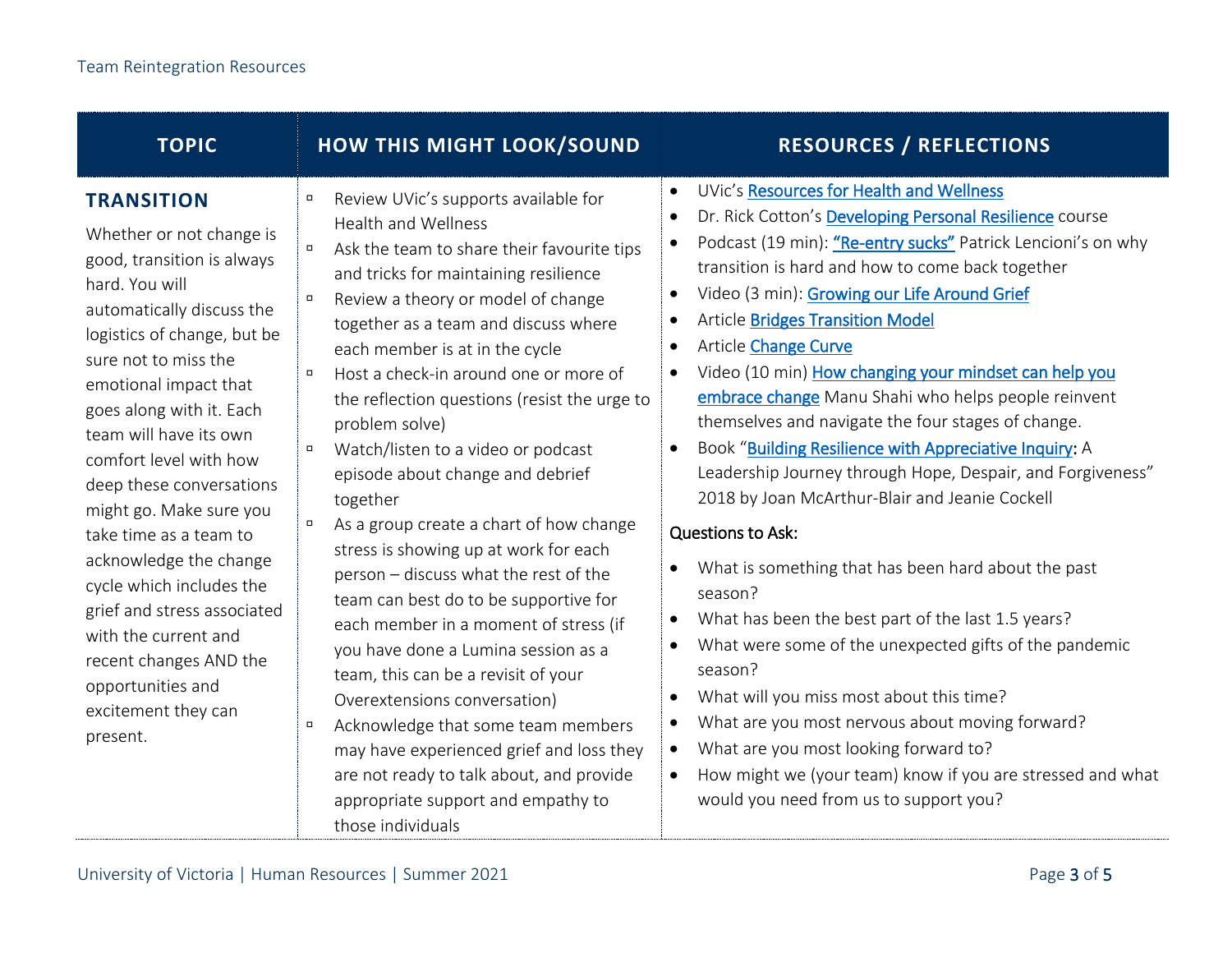| <b>TOPIC</b>                                                                                                                                                                                                                                                                                                                                                                                                                                               | <b>HOW THIS MIGHT LOOK/SOUND</b>                                                                                                                                                                                                                                                                                                                                                                                                                                                                                                                                                                                                                                                            | <b>RESOURCES / REFLECTIONS</b>                                                                                                                                                                                                                                                                                                                                                                                                                                                                                                                                                                                                                                                                                                                                                                                                                                                                                            |
|------------------------------------------------------------------------------------------------------------------------------------------------------------------------------------------------------------------------------------------------------------------------------------------------------------------------------------------------------------------------------------------------------------------------------------------------------------|---------------------------------------------------------------------------------------------------------------------------------------------------------------------------------------------------------------------------------------------------------------------------------------------------------------------------------------------------------------------------------------------------------------------------------------------------------------------------------------------------------------------------------------------------------------------------------------------------------------------------------------------------------------------------------------------|---------------------------------------------------------------------------------------------------------------------------------------------------------------------------------------------------------------------------------------------------------------------------------------------------------------------------------------------------------------------------------------------------------------------------------------------------------------------------------------------------------------------------------------------------------------------------------------------------------------------------------------------------------------------------------------------------------------------------------------------------------------------------------------------------------------------------------------------------------------------------------------------------------------------------|
| <b>NORMS</b><br>The written and unwritten<br>social rules of work have<br>changed $-$ as has our<br>ability to do those things<br>on autopilot at the<br>individual, team, and<br>campus level. Also, some<br>team members may have<br>forgotten our in-office<br>habits, while others may<br>have onboarded virtually.<br>Take time to get clear<br>about what behaviours we<br>will intentionally carry<br>forward and which ones<br>may need to change. | Review any existing team practices and/or<br>п<br>documentation (charters, policies, values,<br>charters, meeting agendas, policies,<br>procedures) and together explore which<br>norms need to be articulated, carried<br>forward, or shifted.<br>Make time to discuss agreements about<br>$\Box$<br>workplace housekeeping and<br>administration as practices and<br>preferences may have shifted during the<br>past year (office noise, fragrance policy,<br>temperature/climate control, kitchen<br>duties).<br>Assign a buddy system for employees who<br>$\Box$<br>onboarded during the pandemic so they<br>know who to turn to when they have<br>questions about in-office practices | <b>Review Team Norms Checklist</b><br><b>Review Resources for New Employees</b><br>Watch (15 min): Getting Along Mini-Series HR created videos<br>$\bullet$<br>centred around what we each can do to get along better with<br>our colleagues. Each episode tackles a common workplace<br>relationship issue and introduces a concept or model that<br>can be useful for reflecting and proceeding more mindfully.<br><b>Questions to Ask:</b><br>What new team norms & agreements do we need to create<br>now we are back to on-campus activities?<br>What team norms & agreements did we create over the past<br>12-18 months that we want to maintain?<br>What team norms & agreements did we previously have that<br>$\bullet$<br>we no longer need?<br>How can we be intentional in developing and communicating<br>$\bullet$<br>new team norms?<br>How will we ensure new team members understand our<br>team norms? |